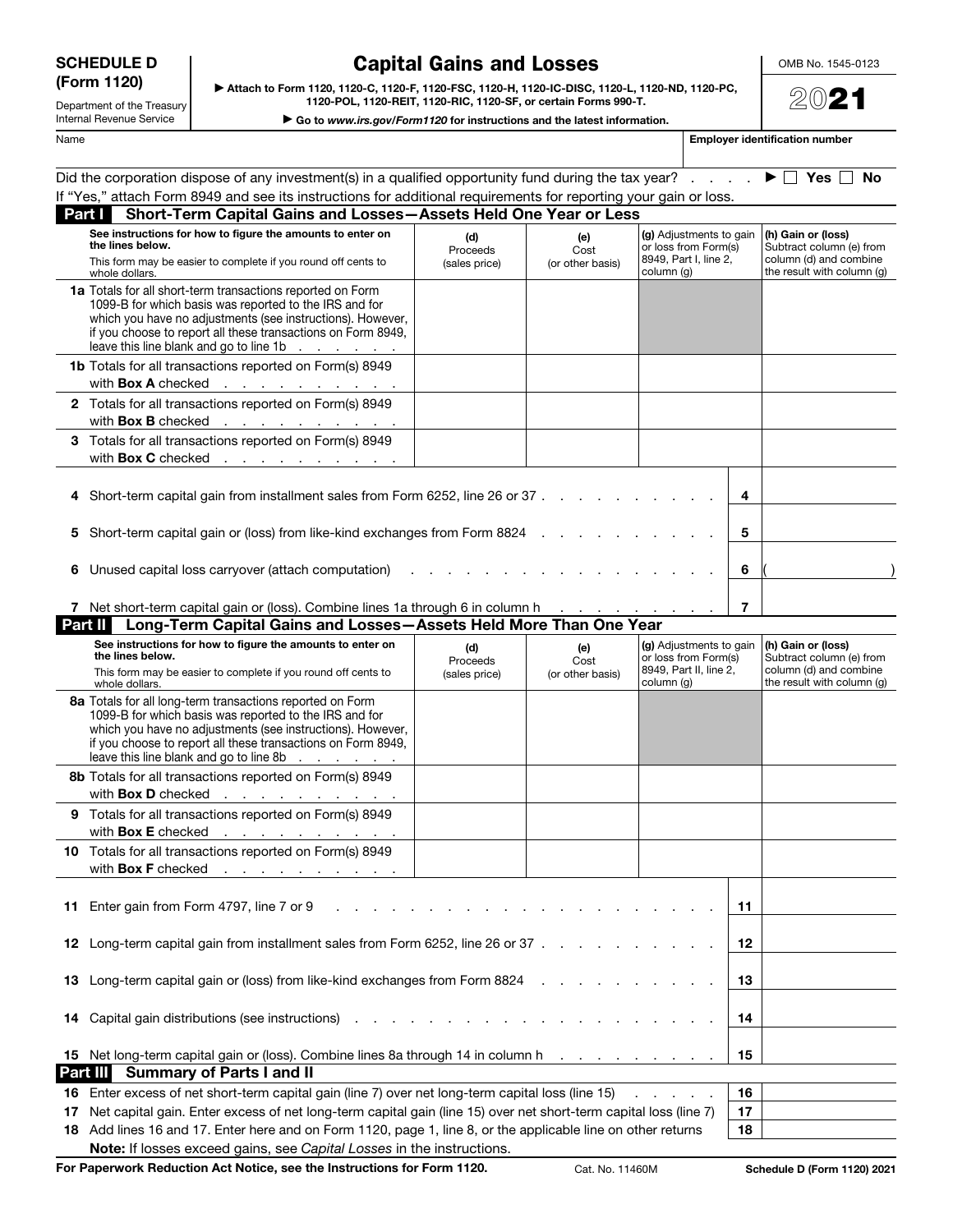# 2021 **Instructions for Schedule D (Form 1120)**

## Capital Gains and Losses

Section references are to the Internal Revenue Code unless otherwise noted.

## **Future Developments**

For the latest information about developments to Schedule D (Form 1120) and its instructions, such as legislation enacted after they were published, go to *[IRS.gov/Form1120](https://www.irs.gov/form1120)*.

## **What's New**

**Gain from the sale of empowerment zone assets.** The election to roll over gain from the sale of empowerment zone assets does not apply to sales in tax years beginning after December 31, 2020.

# **General Instructions**

## **Purpose of Schedule**

Use Schedule D to:

• Figure the overall gain or loss from transactions reported on Form 8949, Sales and Other Dispositions of Capital Assets;

• Report certain transactions the corporation does not have to report on Form 8949;

• Report gain from Form 6252, Installment Sale Income, or from Part I of Form 4797, Sales of Business Property;

• Report gain or loss from Form 8824, Like-Kind Exchanges;

• Report unused capital loss carryover; and

• Report capital gain distributions not reported directly on Form 1120, line 8 (or effectively connected capital gain distributions not reported directly on Form 1120-F, 1120-C, 1120-H, or all other related forms).

## **Who Must File**

Complete and attach Schedule D (Form 1120) to Form 1120, 1120-C, 1120-F, 1120-FSC, 1120-H, 1120-IC-DISC, 1120-L, 1120-ND, 1120-PC, 1120-POL, 1120-REIT, 1120-RIC, 1120-SF, or certain Forms 990-T.

### **Other Forms the Corporation May Have To File**

Use Form 8949 to report:

• Sales or exchanges of capital assets (defined later) not reported on another form or schedule;

• Nonbusiness bad debts;

• Undistributed long-term capital gains from Form 2439;

• Worthlessness of a security;

• The corporation's share of gain or loss from a partnership, S corporation, estate, or trust;

• Elections to defer capital gain invested in a Qualified Opportunity Fund (QOF); and

• Dispositions of interests in QOFs.

Complete all applicable lines of Form 8949 before completing line 1b, 2, 3, 8b, 9, or 10 of Schedule D (Form 1120). See the Instructions for Form 8949 for special provisions and exceptions to completing Form 8949 for certain corporations. Also, see the instructions for lines 1a and 8a, later, for more information about when to use Form 8949.

Use Form 4797 to report the following.

• The sale or exchange of:

1. Real property used in a trade or business;

2. Depreciable and amortizable tangible property used in a trade or business (however, see *Disposition of Depreciable Property Not Used in Trade or Business* in the Instructions for Form 4797);

3. Oil, gas, geothermal, or other mineral property; and

4. Section 126 property. • The involuntary conversion (other than from casualty or theft) of property used in your trade or business and capital assets held more than 1 year in connection with a trade or business or a transaction entered into for profit (however, see *Disposition of Depreciable Property Not Used in Trade or Business* in the Instructions for Form 4797).

• The disposition of noncapital assets other than inventory or property held primarily for sale to customers in the ordinary course of the corporation's trade or business.

• The section 291 adjustment to section 1250 property.

• Gains or losses treated as ordinary gains or losses, if you are a trader in securities or commodities and made a mark-to-market election under section 475(f).

• Election to defer a qualified section 1231 gain invested in a QOF.

Use Form 4684, Casualties and Thefts, to report involuntary conversions of property due to casualty or theft.

Use Form 6781, Gains and Losses From Section 1256 Contracts and Straddles, to report gains and losses from section 1256 contracts and straddles.

Use Form 8824 if the corporation made one or more "like-kind" exchanges. Generally, a like-kind exchange occurs when the corporation exchanges qualifying business or investment real property for real property of a like kind. For exchanges of capital assets, include the gain or (loss) from Form 8824, if any, on Schedule D (Form 1120), line 5 or line 13, as applicable.

Use Form 8997, Initial and Annual Statement of Qualified Opportunity Fund (QOF) Investments, if you held a qualified investment in a QOF at any time during the year. See Form 8997 and its instructions.

**Additional information.** For more information, see the instructions for the forms listed above. Also, see Pub. 544, Sales and Other Dispositions of Assets and Pub. 550, Investment Income and Expenses.

## **Capital Assets**

Each item of property the corporation held (whether or not connected with its trade or business) is a capital asset except the following. See section 1221(a).

Department of the Treasury **Internal Revenue Service**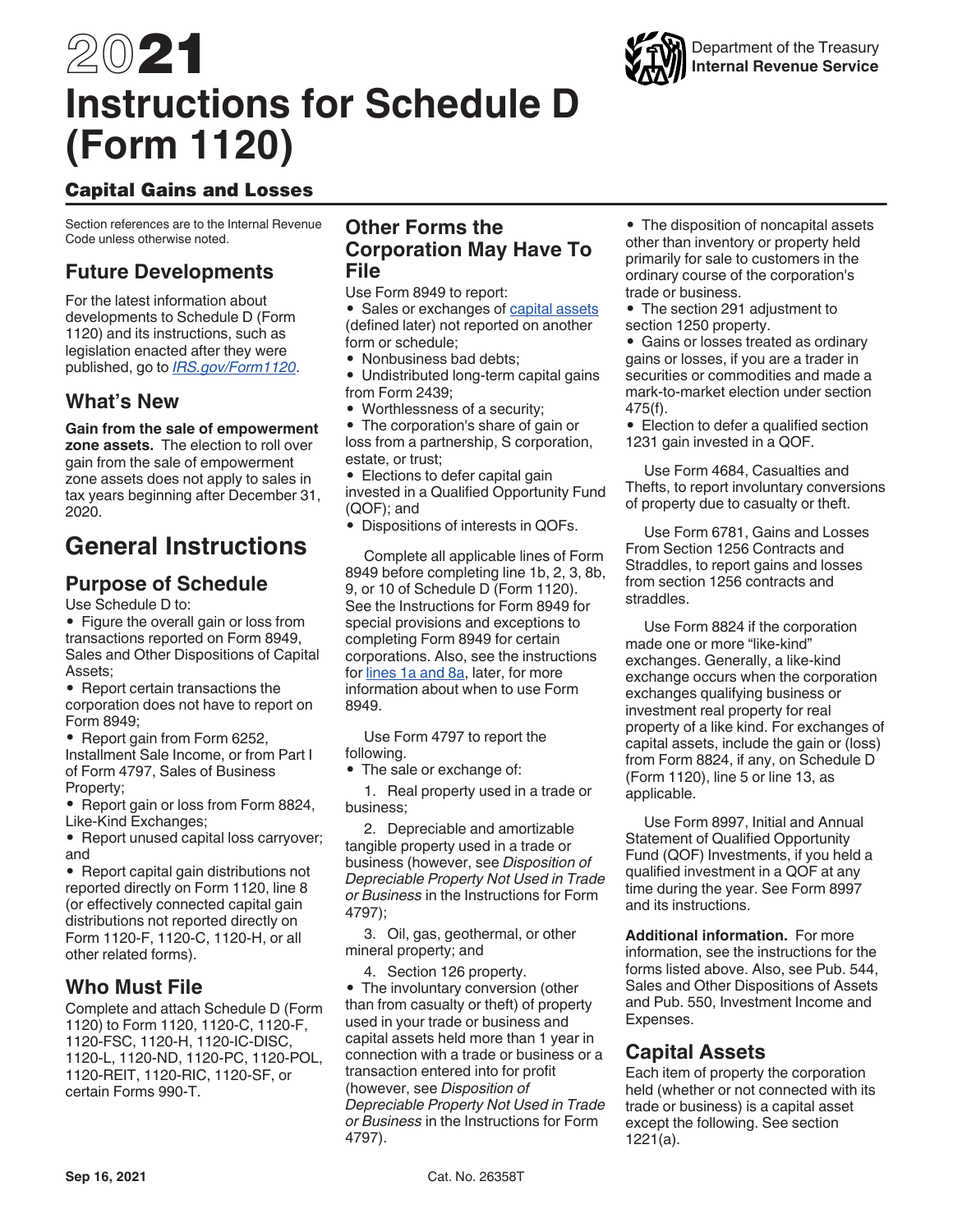• Stock in trade or other property included in inventory or held mainly for sale to customers. However, see the *Note*, later.

• Accounts or notes receivable acquired in the ordinary course of the trade or business for services rendered or from the sale of stock in trade or other property included in inventory or held mainly for sale to customers.

• Depreciable or real property used in the trade or business, even if it is fully depreciated.

• Certain copyrights; literary, musical, or artistic compositions; letters or memoranda; or similar property. However, see the *Note*, later.

• Certain patents, inventions, models or designs (whether or not patented); secret formulas or processes; or similar property.

• U.S. Government publications, including the Congressional Record, that the corporation received from the government, other than by purchase at the normal sales price, or that the corporation got from another taxpayer who had received it in a similar way, if the corporation's basis is determined by reference to the previous owner's basis.

• Certain commodities derivative financial instruments held by a dealer in connection with its dealer activities.

• Certain identified hedging transactions entered into in the normal course of the trade or business.

• Supplies regularly used in the trade or business.

**Note.** The corporation can elect to treat as capital assets certain musical compositions or copyrights in musical works it sold or exchanged. See section 1221(b)(3) and Pub. 550 for details.

#### **Capital Losses**

For a corporation, capital losses are allowed in the current tax year only to the extent of capital gains. A net capital loss is carried back 3 years and forward up to 5 years as a short-term capital loss. Carry back a capital loss to the extent it doesn't increase or produce a net operating loss in the tax year to which it is carried. Foreign expropriation capital losses cannot be carried back, but are carried forward up to 10 years. A net capital loss of a regulated investment company (RIC) incurred in tax years beginning before December 23, 2010, is carried forward up to 8 years. There is no limit on the number of tax years a RIC is allowed to carry forward a net capital loss incurred in tax years beginning after December 22, 2010.

For more information about corporate capital losses, see *Capital Losses* in Pub. 542, Corporations.

#### **Short- or Long-Term Gain or Loss**

Report short-term gains or losses in Part I. Report long-term gains or losses in Part II. The holding period for short-term capital gains and losses is generally 1 year or less. The holding period for long-term capital gains and losses is generally more than 1 year.

For more information about holding periods, see the Instructions for Form 8949.

#### **Items for Special Treatment**

**Note.** For more information, see Pub. 544.

**Special rules for determining basis.**  In general, the basis of property is its cost. See section 1012 and the related regulations. Special rules for determining basis are provided in sections in subchapters C, K, O, and P of the Code. These rules may apply to the:

• Receipt of certain distributions with respect to stock (section 301 or 1059),

- Liquidation of another corporation (section 334),
- Transfer to another corporation (section 358),
- Transfer from a shareholder or reorganization (section 362),
- Bequest (section 1014),
- Contribution or gift (section 1015),
- Tax-free exchange (section 1031),
- Involuntary conversion (section 1033),

• Certain asset acquisitions (section 1060), or

• Wash sale of stock (section 1091).

Attach an explanation if the corporation uses a basis other than actual cost of the property. See the instructions for Form 8949, column (e).

A RIC's or REIT's basis in an asset it held on January 1, 2001, for which it made an election to recognize any gain under section 311 of the Taxpayer Relief Act of 1997, is the asset's closing market price or fair market value (FMV), whichever applies, on the date of the deemed sale and reacquisition, whether the deemed sale resulted in a gain or unallowed loss.

See section 852(f) for the treatment of certain load charges incurred in acquiring stock in a RIC with a reinvestment right.

**Gain from installment sales.** If the corporation sold property at a gain and it will receive a payment in a tax year after

the year of sale, it must generally report the sale on the installment method unless it elects not to. However, the installment method may not be used to report sales of stock or securities traded on an established securities market.

Use Form 6252 to report the sale on the installment method. Also use Form 6252 to report any payment received during the tax year from a sale made in an earlier year that was reported on the installment method. Enter gain from the installment sales on Schedule D, line 4 or line 12, as applicable. See the instructions for Form 6252.

To elect out of the installment method, report the full amount of the gain on Form 8949 for the year of the sale on a return filed by the due date (including extensions). If the original return was filed on time without making the election, the corporation may make the election on an amended return filed no later than 6 months after the original due date (excluding extensions). Write "Filed pursuant to section 301.9100-2" at the top of the amended return.

#### **Gain on distributions of appreciated**

**property.** Generally, gain (but not loss) is recognized on a nonliquidating distribution of appreciated property to the extent that the property's FMV exceeds its adjusted basis. See section 311.

**Exclusion of gain from DC Zone assets.** If the corporation sold or

exchanged a qualified District of Columbia Enterprise Zone (DC Zone) asset acquired after 1997 and before 2012, and held for more than 5 years, it may exclude any qualified capital gain that the corporation would otherwise include in income. The exclusion applies to an interest in, or property of, certain businesses operating in the District of Columbia.

*DC Zone asset.* A DC Zone asset is any of the following.

- DC Zone business stock.
- DC Zone partnership interest.
- DC Zone business property.

*Qualified capital gain.* Qualified capital gain is any gain recognized on the sale or exchange of a DC Zone asset, but doesn't include any of the following.

• Gain treated as ordinary income under section 1245.

• Section 1250 gain figured as if section 1250 applied to all depreciation rather than the additional depreciation.

• Gain attributable to real property, or an intangible asset, that isn't an integral part of a DC Zone business.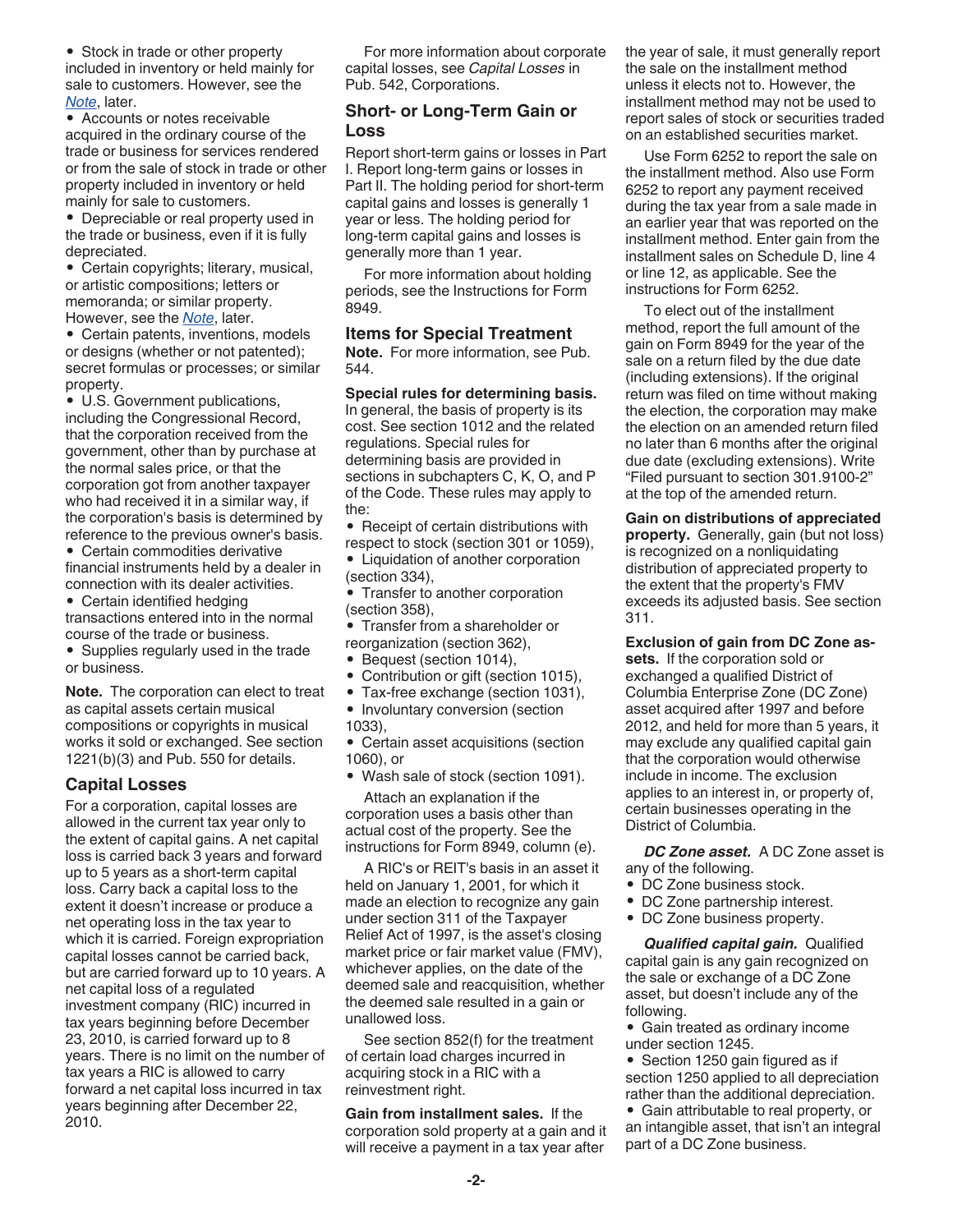• Gain from a related-party transaction. See *Sales and Exchanges Between Related Persons* in chapter 2 of Pub. 544.

• Gain attributable to periods before 1998 and after 2016.

See section 1400B (as in effect before its repeal) for more details on DC Zone assets and special rules.

*How to report.* If applicable, report the sale or exchange on Form 8949, Part II, as the corporation otherwise would without regard to the exclusion (with the appropriate box checked). Enter "X" in column (f). Enter the amount of the exclusion as a negative number (in parentheses) in column (g). Complete all remaining columns. See the Instructions for Form 8949 for details.

Report the sale or exchange of DC Zone business property on Form 4797. See the Instructions for Form 4797 for details.

**Exclusion of gain from qualified community assets.** If the corporation sold or exchanged a qualified community asset acquired after 2001 and before 2010, it may be able to exclude any qualified capital gain that the corporation would otherwise include in income. The exclusion applies to an interest in, or property of, certain renewal community businesses.

#### *Qualified community asset.* A

qualified community asset is any of the following.

• Qualified community stock.

• Qualified community partnership interest.

• Qualified community business property.

*Qualified capital gain.* Qualified capital gain is any gain recognized on the sale or exchange of a qualified community asset, but does not include any of the following.

• Gain treated as ordinary income under section 1245.

• Section 1250 gain figured as if section 1250 applied to all depreciation rather than the additional depreciation.

• Gain attributable to real property, or an intangible asset, that is not an integral part of a renewal community business.

• Gain from a related-party transaction. See *Sales and Exchanges Between Related Persons* in chapter 2 of Pub. 544.

• Gains from periods after December 31, 2014.

See section 1400F (as in effect before its repeal) for more details and special rules.

*How to report.* If applicable, report the sale or exchange on Form 8949, Part II, as the corporation otherwise would without regard to the exclusion (with the appropriate box checked). Enter "X" in column (f) and enter the amount of the excluded gain as a negative number (in parentheses) in column (g). Complete all remaining columns. See the Instructions for Form 8949.

Report the sale or exchange of qualified community business property on Form 4797. See the Instructions for Form 4797 for details.

**Gain on the constructive sale of certain appreciated financial positions.**  Generally, if the corporation holds an appreciated financial position in stock or certain other interests, it may have to recognize gain (but not loss) if it enters into a constructive sale (such as a "short sale against the box"). See Pub. 550.

**Gain from certain constructive ownership transactions.** Gain in excess of the underlying net long-term capital gain the corporation would have recognized if it had held a financial asset directly during the term of a derivative contract must be treated as ordinary income. See section 1260. If any portion of the constructive ownership transaction was open in any prior year, the corporation may have to pay interest. See section 1260(b) for details, including how to figure the interest. Include the interest as an additional tax on Form 1120, Schedule J, line 9g (or the applicable line for other income tax returns).

**Gain on disposition of market discount bonds.** In general, if the corporation realizes a capital gain upon the disposition of a market discount bond, the gain is recharacterized as interest income to the extent of accrued market discount as of the date of disposition. See sections 1276 through 1278 and Pub. 550 for more information on market discount. See the Instructions for Form 8949 for detailed information about how to report the disposition of a market discount bond.

**Gains on certain insurance property.**  Form 1120-L filers with gains on property held on December 31, 1958, and certain substituted property acquired after 1958, should see section 818(c).

**Gains and losses from passive activities.** A closely held or personal service

corporation that has a gain or loss that relates to a passive activity (section 469) may be required to complete Form 8810, Corporate Passive Activity Loss and Credit Limitations, before completing Form 8949 and Schedule D. An applicable loss may be limited under the passive activity rules. See Form 8810 and the Instructions for Form 8810.

**Gains and losses of foreign corporations from the disposition of investment in U.S. real property.** Foreign corporations must report gains and losses from the disposition of U.S. real property interests. For more information, see section 897. Also, see section 897(c) for the definition of a U.S. real property interest, section 897(k) for special rules for real estate investment trusts, and section 897(l) for special rules relating to qualified foreign pension funds.

#### **Gain or loss on distribution of property in complete liquidation.**

Generally, gain or loss is recognized on property distributed in a complete liquidation. Treat the property as if it had been sold at its FMV. An exception to this rule applies for liquidations of certain subsidiaries. See sections 336 and 337 for more information and other exceptions to the general rules.

**Gain or loss on certain asset transfers to a tax-exempt entity.** A taxable corporation that transfers all or substantially all of its assets to a tax-exempt entity or converts from a taxable corporation to a tax-exempt entity in a transaction other than a liquidation must generally recognize gain or loss as if it had sold the assets transferred at their FMV. For details and exceptions, see Regulations section 1.337(d)-4.

**Gain or loss on an option to buy or sell property.** See sections 1032 and 1234 for the rules that apply to a purchaser or grantor of an option or a securities futures contract (as defined in section 1234B). See Pub. 550 for details.

**Gain or loss from a short sale of property.** Report the gain or loss if the property used to close the short sale is considered a capital asset in the hands of the taxpayer. Report any short sale on Form 8949 in the year the sale closes.

If a short sale closed in 2021 but you did not get a 2021 Form 1099-B (or substitute statement) for it because you entered into it before 2011, report it on Form 8949 in Part I with box C checked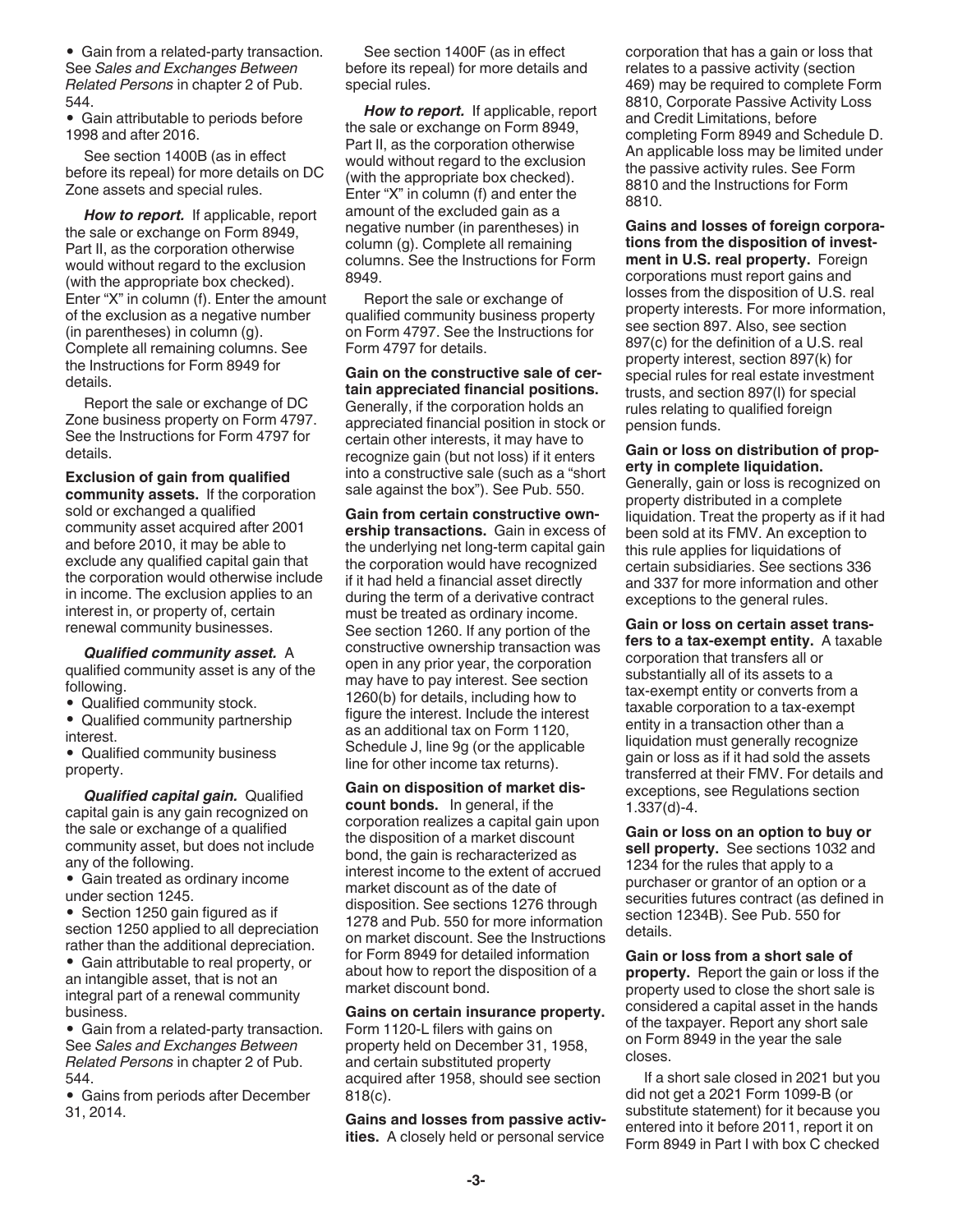or Part II with box F checked (whichever applies). In column (a), enter (for example) "100 sh. XYZ Co. —2010 short sale closed." Fill in the other columns according to their instructions. Report the short sale the same way if you received a 2021 Form 1099-B (or substitute statement) that doesn't show the proceeds (sales price).

#### **Gain on certain short-term federal, state, and municipal obligations (other than tax-exempt obligations).**

If a short-term governmental obligation (other than a tax-exempt obligation) that is a capital asset is acquired at an acquisition discount, then, on any gain realized, a portion is treated as ordinary income and any remaining balance is treated as a short-term capital gain. See section 1271.

**Contingent payment debt instruments.** If the corporation sells a taxable contingent payment debt instrument subject to the noncontingent bond method at a gain, the gain is ordinary income (interest income), even if the corporation holds the debt instrument as a capital asset. If the corporation sells a taxable contingent payment debt instrument subject to the noncontingent bond method at a loss, its loss is an ordinary loss to the extent of its prior original issue discount (OID) inclusions on the debt instrument. If the debt instrument is a capital asset, treat any loss that is more than the corporation's prior OID inclusions as a capital loss. See Regulations section 1.1275-4(b) and Pub. 1212, Guide to Original Issue Discount (OID), for more information on contingent payment debt instruments subject to the noncontingent bond method.

See the Instructions for Form 8949 for information on how to report the gain or loss.

**At-risk limitations (section 465).** If the corporation sold or exchanged a capital asset used in an activity to which the at-risk rules apply, combine the gain or loss on the sale or exchange with the profit or loss from the activity. If the result is a net loss, complete Form 6198, At-Risk Limitations. Report any gain from the capital asset on Form 8949, Schedule D, and Form 6198.

**Loss from a sale or exchange between the corporation and a related person.** Except for distributions in complete liquidation of a corporation, no loss is allowed from the sale or exchange of property between the corporation and certain related persons. See section 267.

**Loss from a wash sale.** A wash sale occurs if the corporation acquires (by purchase or exchange), or has a contract or option to acquire, substantially identical stock or securities within 30 days before or after the date of a sale or exchange that results in a loss. The corporation cannot deduct a loss from a wash sale of stock or securities (including contracts or options to acquire or sell stock or securities) unless the corporation is a dealer in stock or securities and the loss was sustained in a transaction made in the ordinary course of the corporation's trade or business. For more information on wash sales, see section 1091 and Pub. 550.

The wash sale rules don't apply to a redemption of shares in a floating-NAV (net asset value) money market fund.

Report the transaction as the corporation otherwise would on Form 8949, Part I or II (depending on how long the corporation owned the stock or securities). Check the appropriate box. Enter "W" in column (f). Enter the nondeductible loss as a positive number in column (g). Complete all remaining columns. See the Instructions for Form 8949.

**Loss from securities that are capital assets that become worthless during the year.** Except for securities held by a bank, treat the loss as a capital loss as of the last day of the tax year. See section 582 for the rules on the treatment of securities held by a bank.

**Losses limited after an ownership change or acquisition.** If the corporation has undergone an "ownership change" as defined in section 382(g), section 383 may limit the amount of capital gains that may be offset by prechange capital losses. In addition, section 382(h) may in some cases limit capital losses recognized after an ownership change when the loss accrued before the ownership change. Also, if a corporation acquires control of another corporation (or acquires its assets in a reorganization), section 384 may limit the amount of recognized built-in capital gains that may be offset by preacquisition capital losses.

#### **Loss from the sale or exchange of capital assets of an insurance company taxable under section 831.**

Capital losses of a casualty insurance company are deductible to the extent that the assets were sold to meet abnormal insurance losses or to provide for the payment of dividend and similar

distributions to policyholders. See section 834(c)(6).

**Gains and losses from partnerships, estates, or trusts.** Report the corporation's share of capital gains and losses from investments in partnerships, estates, or trusts on the appropriate Part of Form 8949. Report a net short-term capital gain (loss) on Part I with box C checked. Report a net long-term capital gain (loss) on Part II with box F checked. See the Instructions for Form 8949.

**Undistributed long-term gains from a regulated investment company (RIC) or real estate investment trust (REIT).** Report the corporation's share of long-term gains from Form 2439, Notice to Shareholder of Undistributed Long-Term Capital Gains, on Form 8949, Part II (with box F checked). Enter "From Form 2439" in column (a). Enter the gain in column (h). Leave all other columns blank. See the Instructions for Form 8949.

**Amounts from Form 2438.** Enter any net short-term capital gain from line 4 of Form 2438, Undistributed Capital Gains Tax Return, on Form 8949, Part I, with box C checked. Identify the gain as "Net short-term capital gain from Form 2438 line 4" in column (a). Enter the amount of the gain in column (h). Leave all other columns blank.

Enter the amount from line 12 of Form 2438 on Form 8949, Part II, with box F checked. Identify the gain as "Undistributed capital gains not designated (from Form 2438)" in column (a). Enter the amount of the gain in column (h). Leave all other columns blank.

**NAV method for money market funds.** Report capital gain or loss determined under the net asset value (NAV) method with respect to shares in a money market fund on Form 8949, Part I, with box C checked. Enter the name of each fund followed by "(NAV)" in column (a). Enter the net gain or loss in column (h). Leave all other columns blank. See the Instructions for Form 8949.

**Deferral of gain invested in Qualified Opportunity Fund (QOF).** If the corporation has an eligible gain (defined below), the corporation can invest that gain in a QOF and elect to defer part or all of the gain that it would otherwise include in income. The gain is deferred until the corporation disposes of the investment in the QOF or December 31, 2026, whichever is earlier. If the corporation makes the election, only